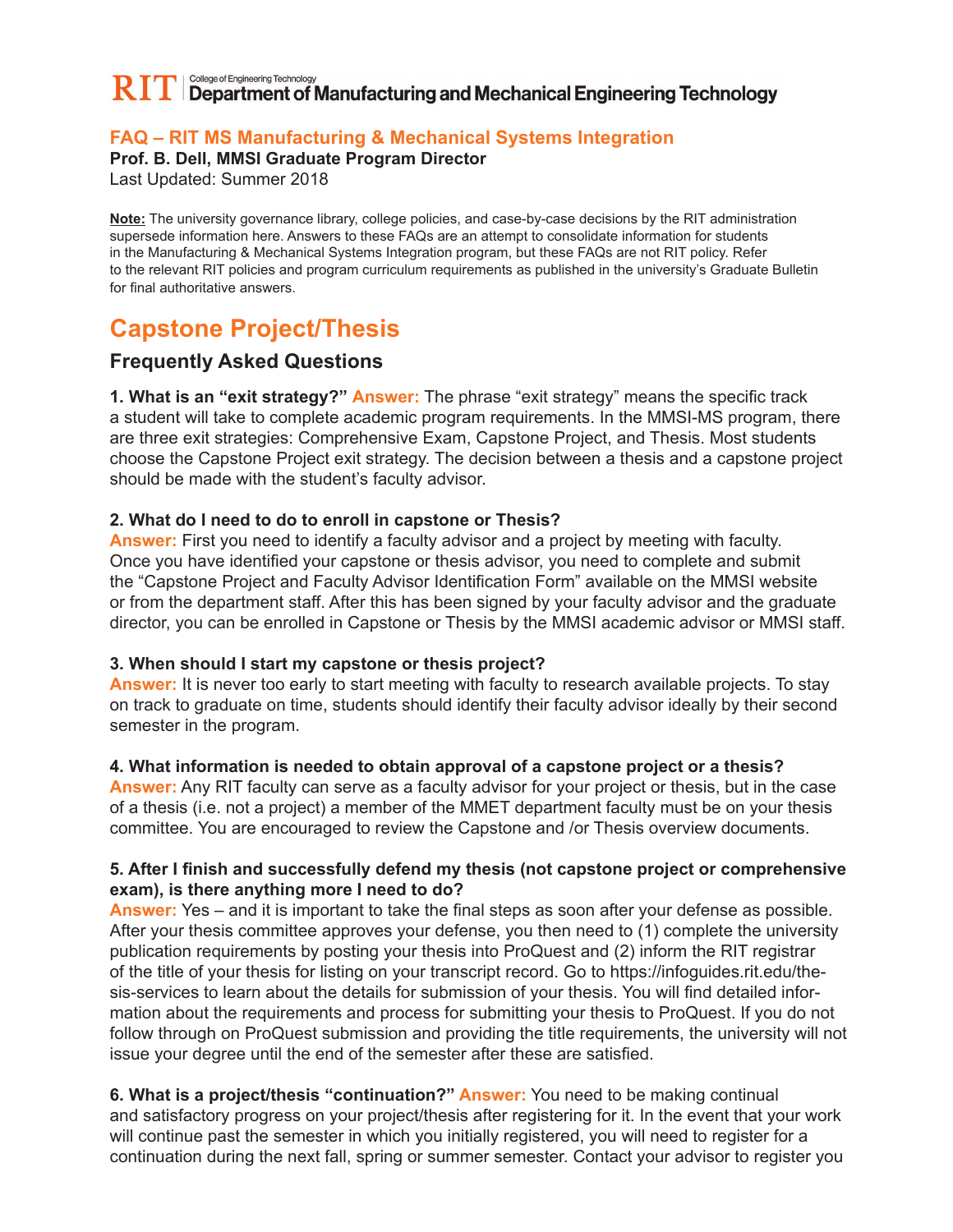on SIS when your registration window for the given academic term opens. Be you get registered for the correct continuation! You MUST have been initially registered for an approved Thesis/ Project during the preceding term.

If the continuation is the only item for which you are registered and if you are an international student, you may need to request a Full-time Equivalency (FTE) status to remain in compliance with the terms of your visa. First, confer with International Student Services to see if you need an FTE. If so, you can request FTE status through your department academic advisor. Check with International Student Services to verify exactly what you need.

#### **7. Is there a time limit on completing my degree requirements?**

**Answer:** Yes. See https://www.rit.edu/academicaffairs/policiesmanual/policies/governance Section D12.0

**8. Is there a limit on the number of thesis/project continuations after my first semester registered for the thesis/project? Answer:** Yes. Sometimes a faculty advisor requires work to be completed within a set time frame ("Time-sensitive"), and this requirement is specified on the Project/Thesis Approval Form the student completes and signs as part of the thesis/project approval. If the work is not Time-sensitive, the MS-MMET program tries to be flexible to accommodate student needs, but we consider that a maximum of three continuations is the most any student would need to complete their thesis/project unless there are extenuating circumstances. Most students can finish in one or two semesters if they are making satisfactory progress. For international students, U.S. regulations require that a student make continual and satisfactory progress toward their degree. Three semesters of continuation are the general estimate used by the MS-MMET program to assess this requirement for all students. An international student who takes more than three continuations may need to show reasonable cause for the delay if required by RIT, ISS or the U.S. immigration authorities.

**9. A continuation costs money. Do I really need it or can I just ignore it and hand in my project/thesis when it is ready? Answer:** University policy D12.0 states the requirements for project continuations and thesis continuations. If you previously registered for project/thesis you must register for continuation every semester afterward, even summer semester. Registration for coop or other course work does not negate the requirement to register for continuation. Each continuation carries a tuition charge of 1 credit. However, a continuation in summer semester is automatically free, and you may request a one-time waiver for the first non-summer semester. If the project/thesis is the only remaining task and you plan to remain in the United States, you will need to have a bona fide reason to extend your stay. Working toward completion of your project/thesis and making satisfactory progress can be a justified reason. However, you must be registered for a continuation and any other final course work in the semester you anticipate completing all degree requirements, including your project/thesis. The RIT registrar will not certify a degree unless the candidate was registered for their last course(s), a project/thesis that they completed, or a project/thesis continuation during the term in which it was completed. Refer to University policy D12.0 for the specific information about continuations.